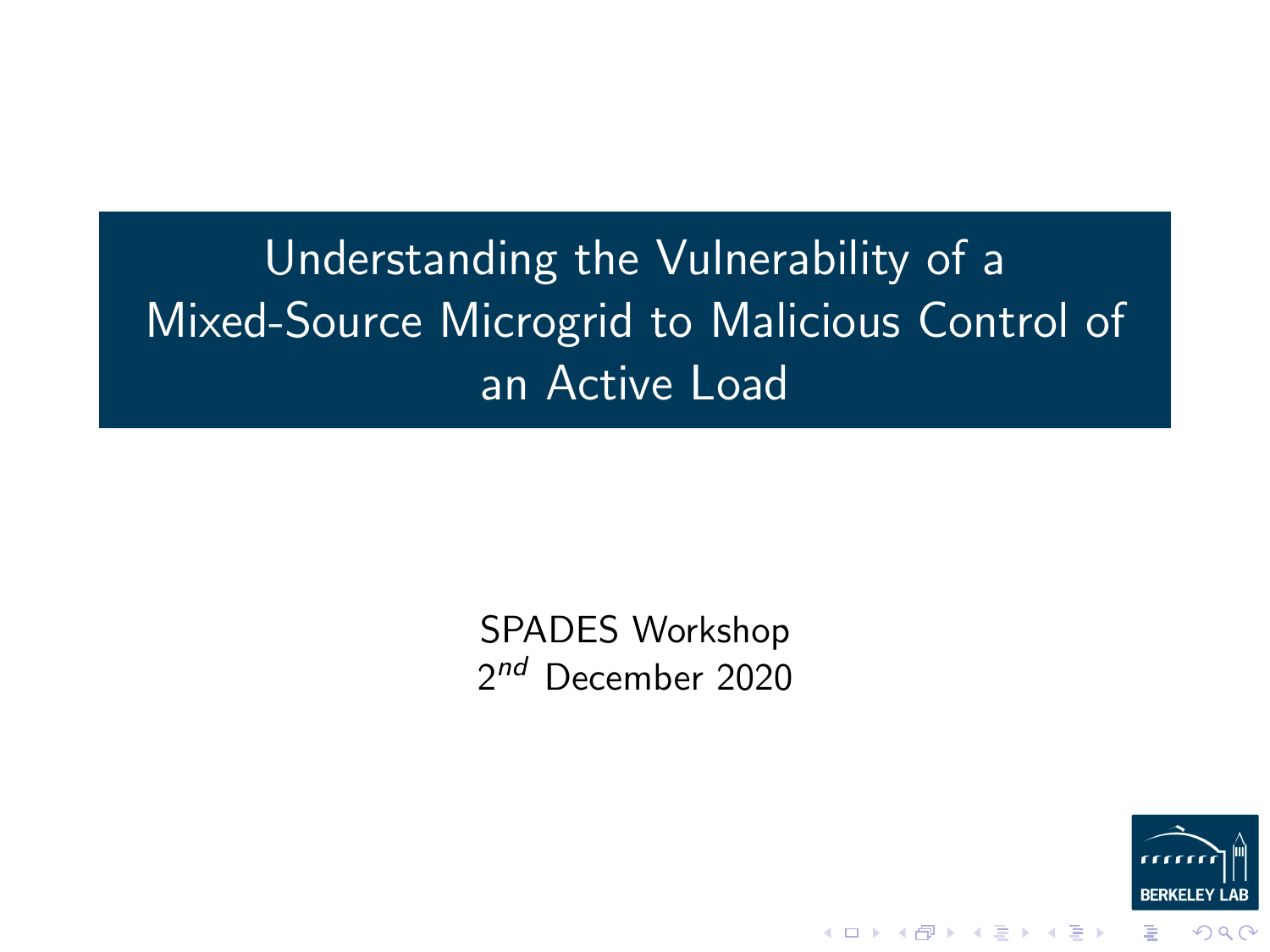- $\blacktriangleright$  Previous work examined malicious control for synchronous machine dominated bulk power system [1-3]
- $\triangleright$  We focus on mixed-source microgrid for two main reasons:
	- $\blacktriangleright$  the relative size of individual loads may make it easier for an adversary to gain sufficient controllability
	- $\triangleright$  these systems are among the first to achieve very high penetration of converter-based generation
- $\triangleright$  We examine the use of eigenstructure assignment, eigenvalue and eigenvector design, to develop a feedback controller to destabilize a vulnerable mode of the system
	- $\triangleright$  Will consider two distinct attacks as well as two different levels of adversarial control within each attack



イロメ イ団 メイミメイミメ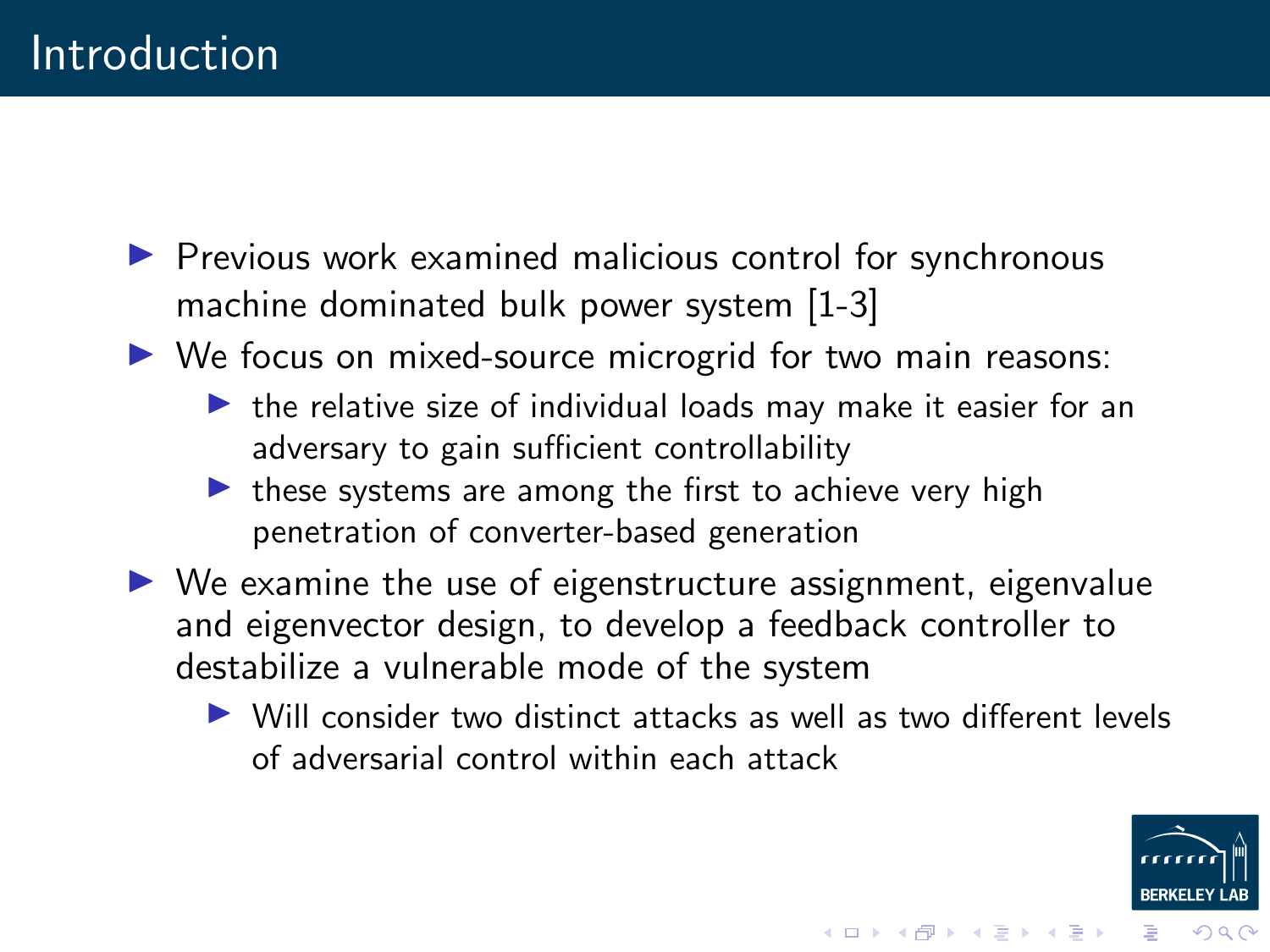## Microgrid Model



- $\triangleright$  Nominal loading of 1 p.u.
- ▶ Synchronous machine (SG), Active Load (AL), and Grid-following converter (Gf)
	- $\triangleright$  System has 80% penetration of Gf with AL 5% nominal active power
- State space  $x \in \mathbb{R}^{46}$ ►  $x^{SG} \in \mathbb{R}^{13}$ ,  $x^{AL} \in \mathbb{R}^{12}$ ,  $x^{Gf} \in \mathbb{R}^{15}$ ,  $x^{Pl} \in \mathbb{R}^{2}$ ,  $x^{Net} \in \mathbb{R}^{4}$



 $\Omega$ 

 $4\ \Box\ \rightarrow\ 4\ \overline{r}\ \rightarrow\ 4\ \overline{r}\ \rightarrow\ 4\ \overline{r}$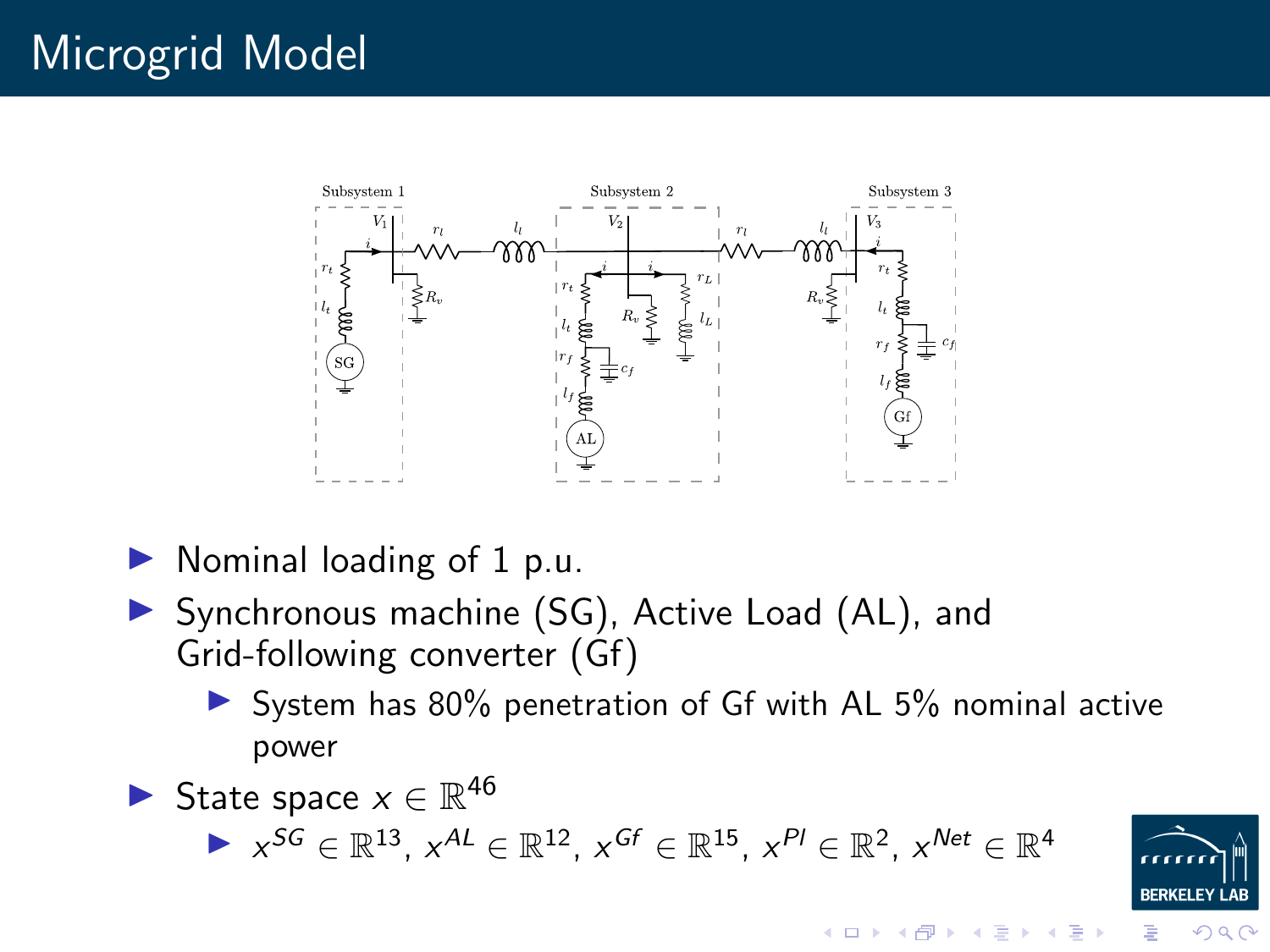

 $\blacktriangleright$  AL consists three different PI control loops

- 1. a phase-locked loop (PLL) for alignment of internal and network synchronously-rotating (dq) reference frame (SRF)
- 2. an outer-loop voltage controller for maintaining a constant DC voltage across the DC-link capacitor
- 3. and an inner-loop current controller for current tracking



 $4$  ロ }  $4$   $\overline{P}$  }  $4$   $\overline{B}$  }  $4$   $\overline{B}$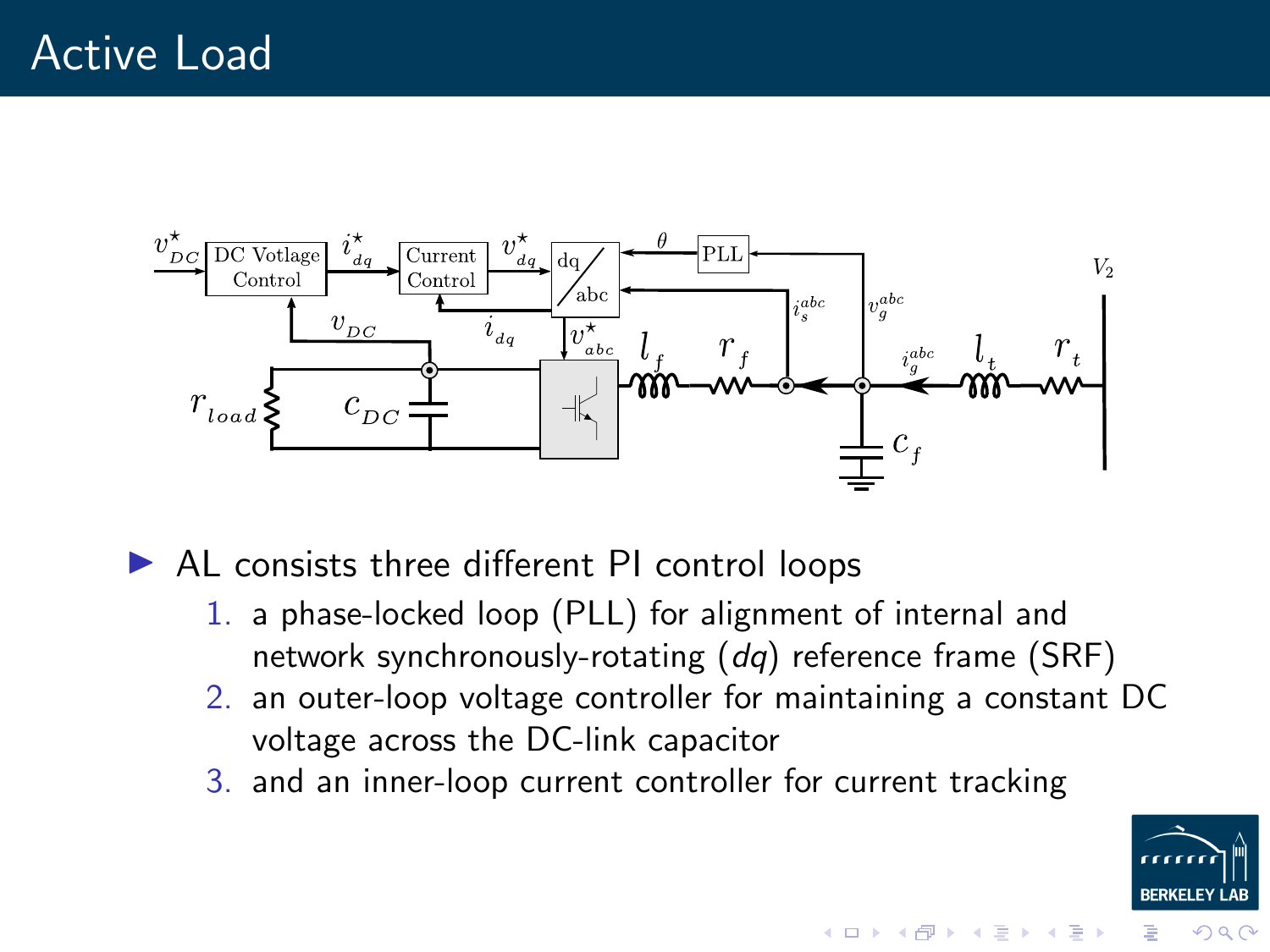#### Adversarial Level of Access



- $\triangleright$  For each attack we consider two different levels of adversarial control
	- 1. For setpoint control, the adversary only has the ability to change the DC voltage setpoint. In this case, we have that the input  $u \in \mathbb{R}$ .
	- 2. For full control, the adversary has full access to the inner control loops and, therefore,  $u \in \mathbb{R}^5$ .
- $\blacktriangleright$  The dimension of the input will determine the flexibility in designing the eigenvector(s) for the unstable eigenvalue(s)



つくい

 $4$  ロ )  $4$  何 )  $4$  ヨ )  $4$  ヨ )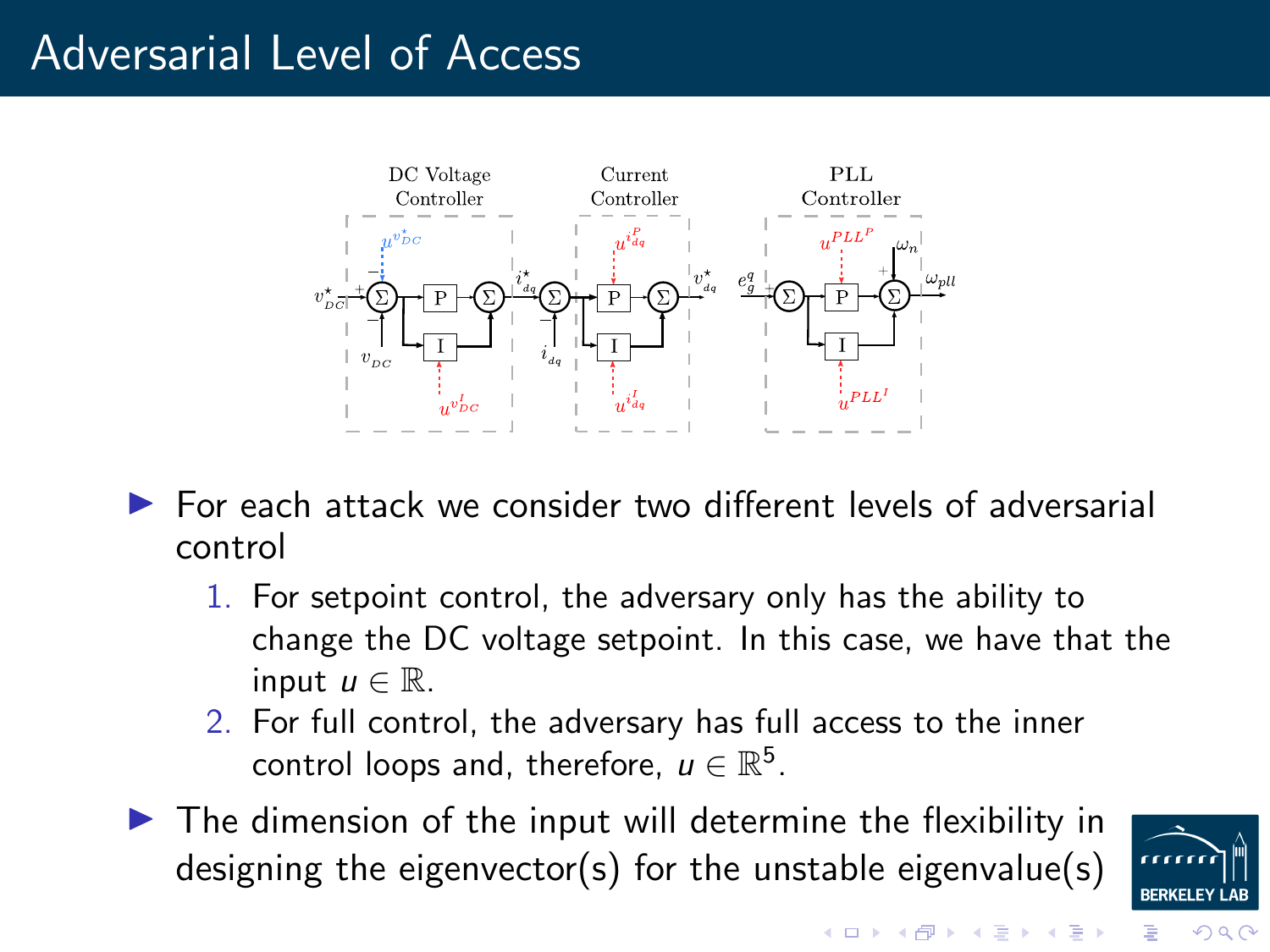We linearize our set of non-linear equations about an operating point to give us

<span id="page-5-0"></span>
$$
\Delta \dot{x} = A \Delta x + B \Delta u, \qquad (1)
$$

We want to design a linear state feedback controller for the AL to force a stable mode of  $\boldsymbol{A}$  to become unstable wile minimizing the participation of the AL in this new unstable mode. The participation of state  $i$  in mode  $j$  is defined as

$$
p_{ij} = \frac{w_{ij}v_{ji}}{\mathbf{w}_j^T\mathbf{v}_j},\tag{2}
$$

were  $w$  and  $v$  are the left and right eigenvectors respectively. We will optimize the elements of the eigenvector  $\hat{v}$ , corresponding to the desired unstable eigenvalue  $\hat{\lambda}$ , to minimize the participation of the AL in the unstable mode[2]. (See Appendix)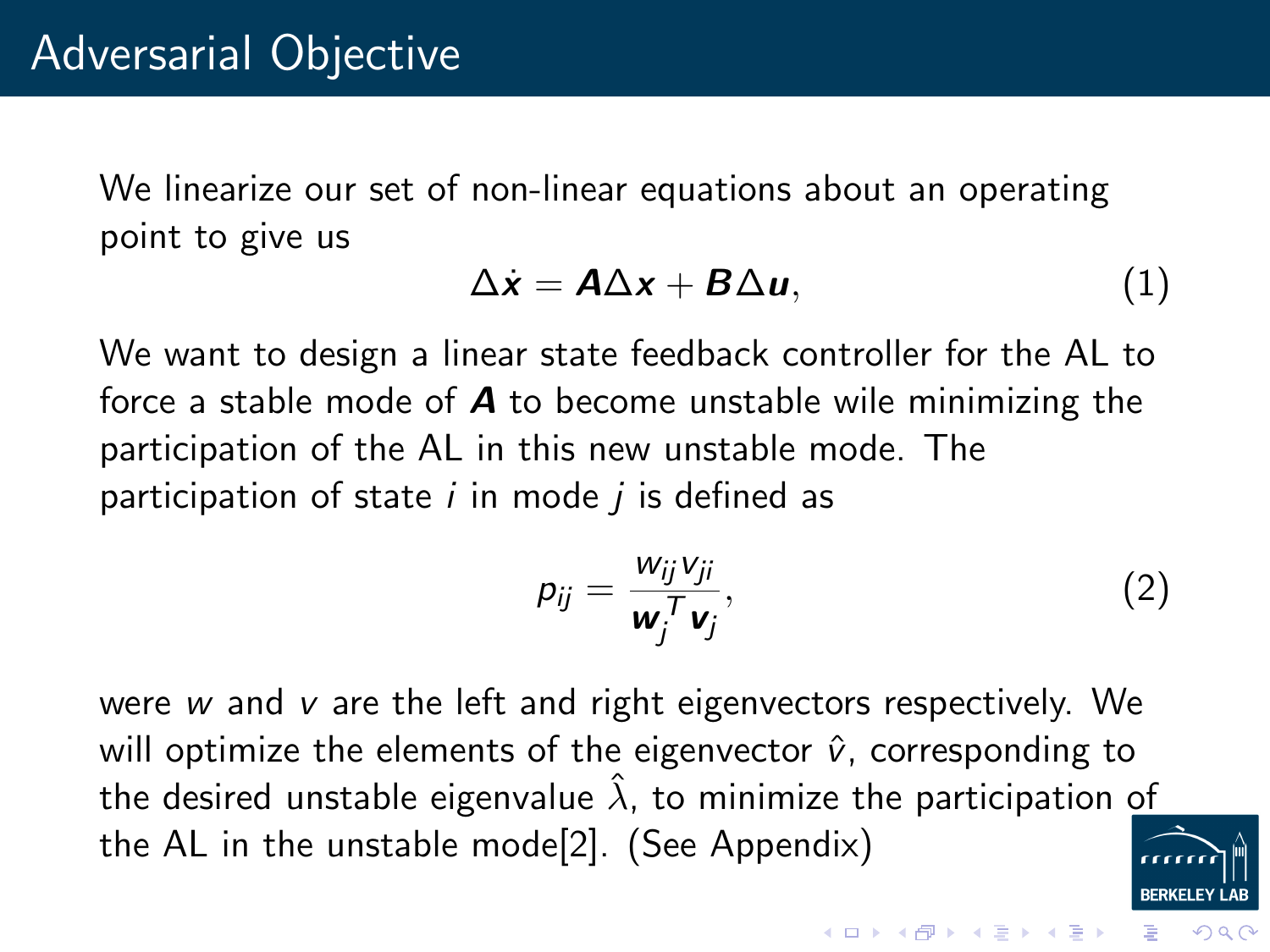#### Destabilizing Modes



 $\triangleright$  Attack 1:  $\lambda = -0.29 \pm 1.279j$  →  $\hat{\lambda} = 0.29 \pm 1.279j$  $\triangleright$  Attack 2:  $\lambda = -0.45 \pm 16.16j \rightarrow \hat{\lambda} = 0.45 \pm 16.16j$ 



つへへ

イロト イ部 トイ活 トイ店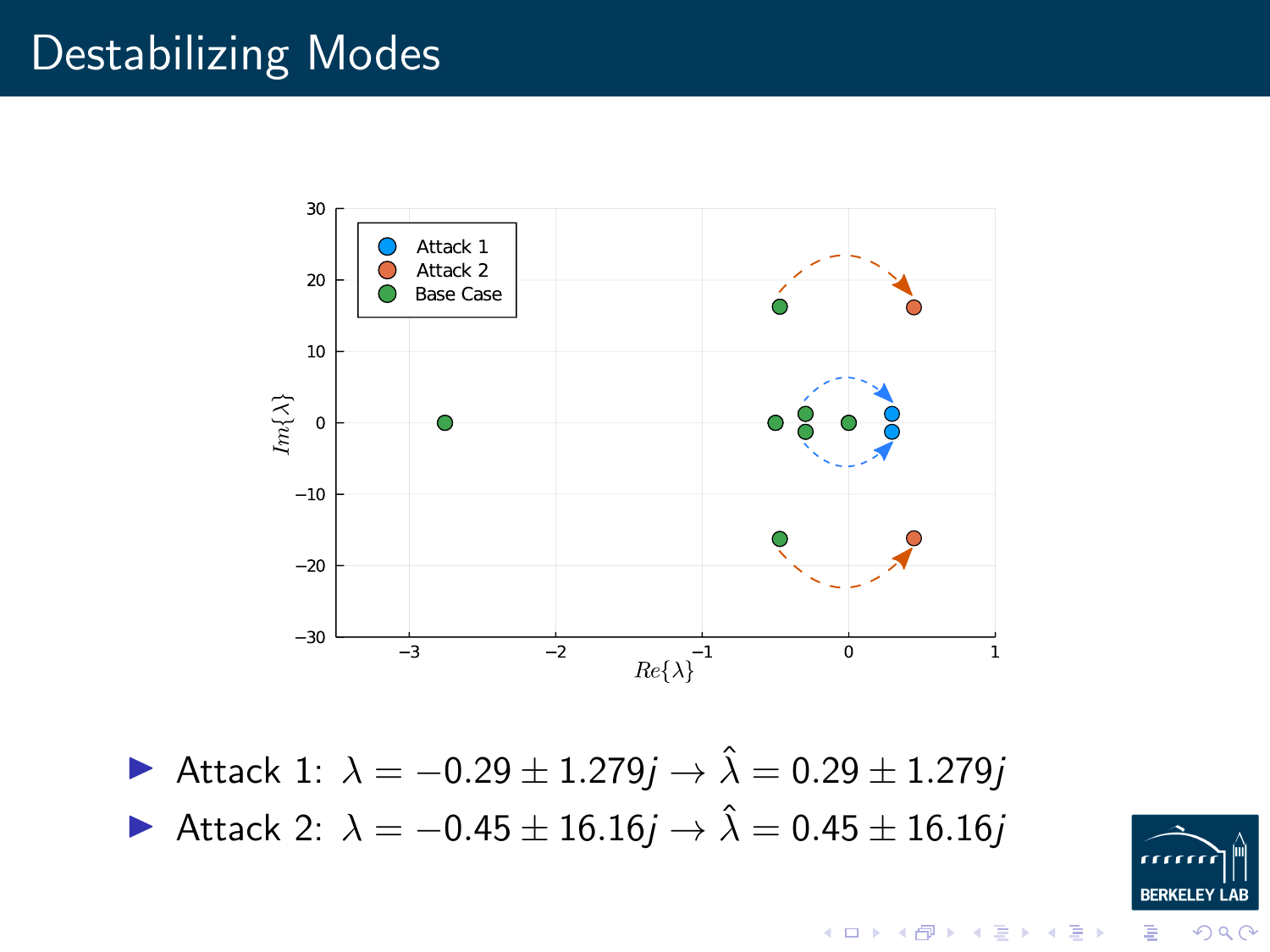#### Participation Factors for Unstable Mode



- Attack 1: SG mechanical power,  $p_m$  and angular frequency,  $\omega_s$ are the dominant states
- ▶ Attack 2: The states for the Gf active power controller and PLL are dominant states



 $\Omega$ 

イロト イ部 トイ活 トイ店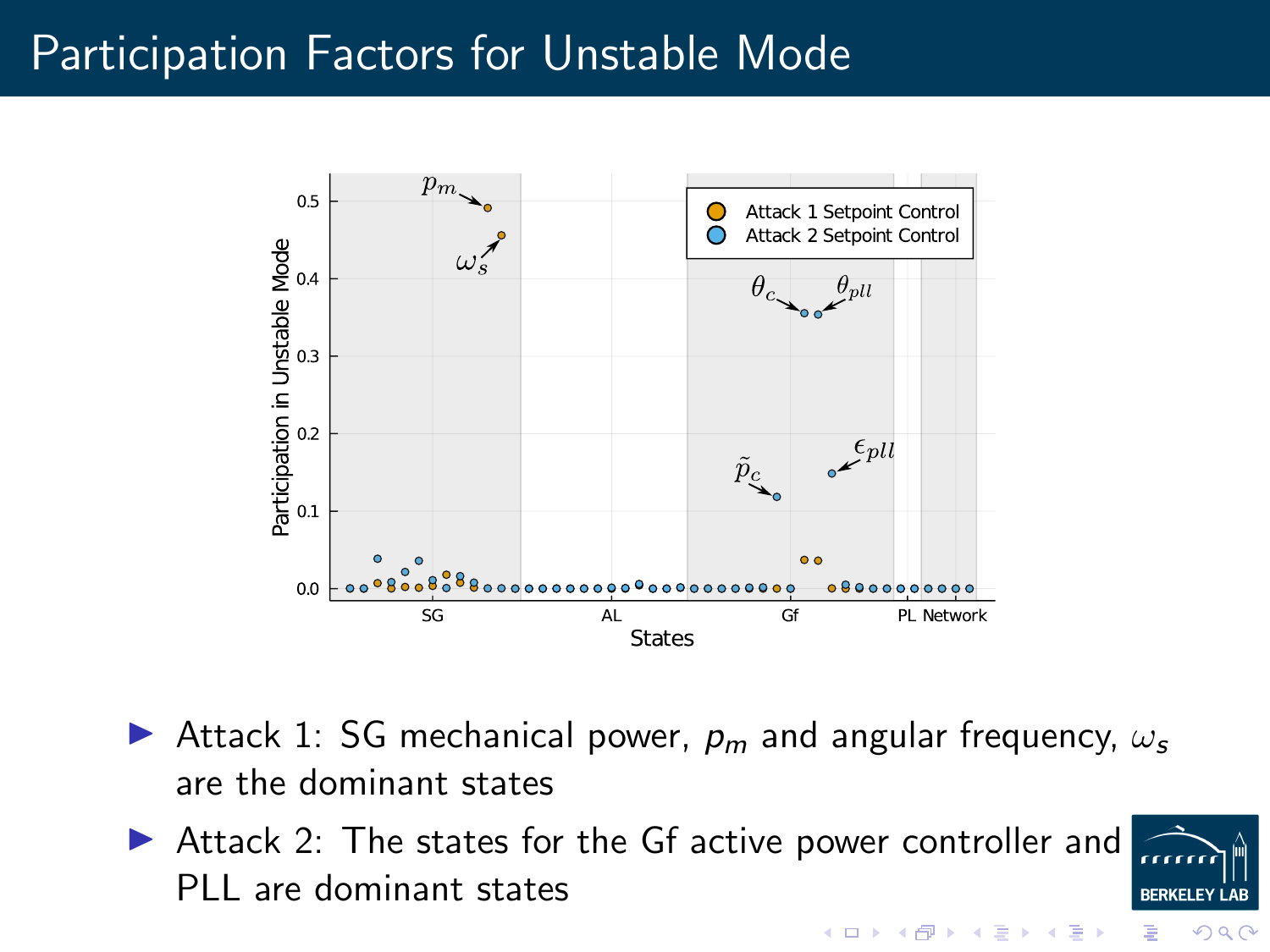#### Attack 1: SG Behavior



- $\triangleright$  Attack 1 is largely SG based and closely resembles attack reported in prior work
- $\triangleright$  Similar behavior for both levels of adversarial access considered



イロト イ団ト イミト イミト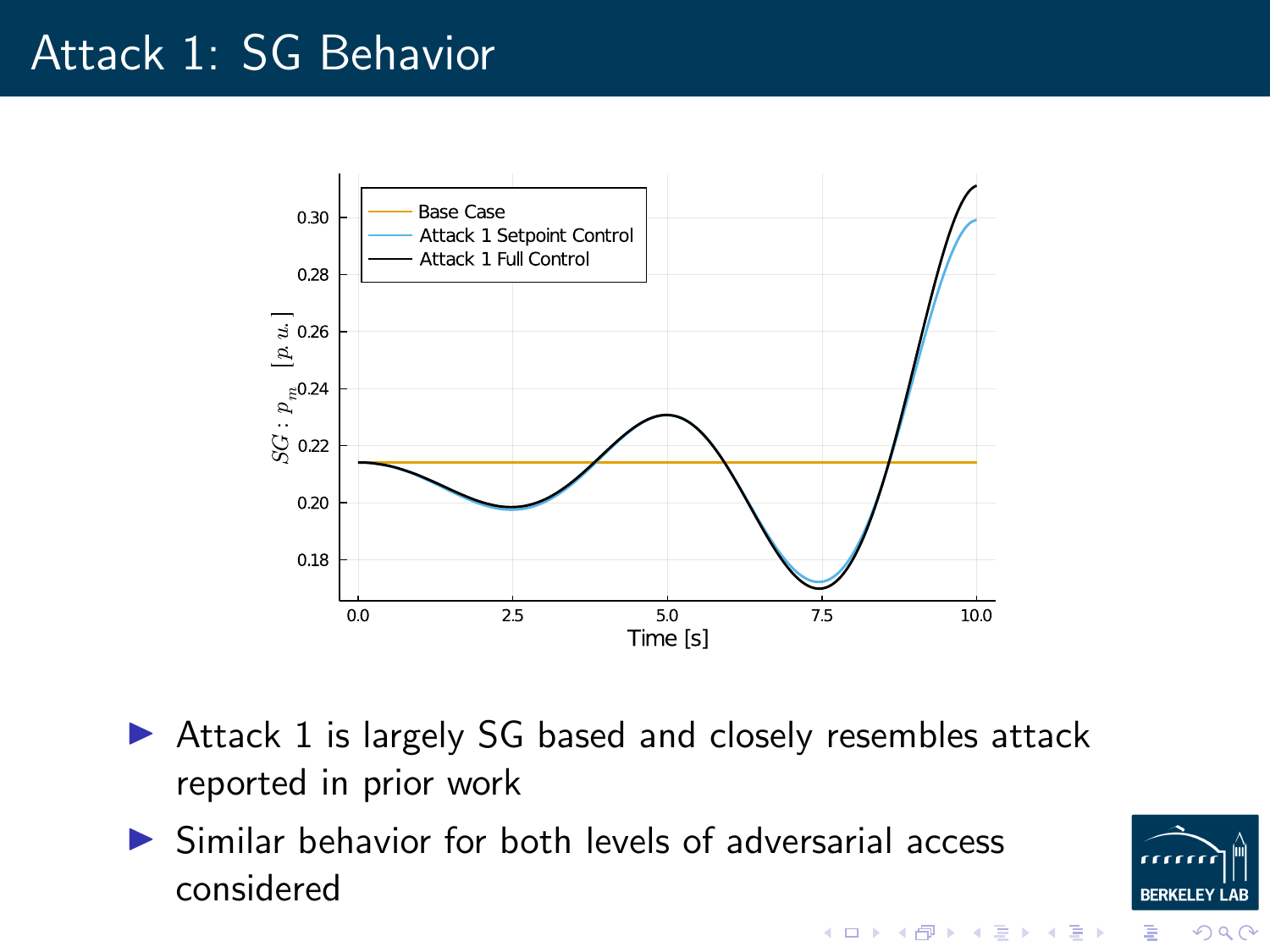#### Attack 1: AL Behavior



 $\blacktriangleright$  Full control allows adversary to independently control active and reactive power

 $\triangleright$  Setpoint control can only affect the active power demand

- $\blacktriangleright$  For full control, AL appears capacitive when maximizing active power demand
	- Raising/lowering the voltage the voltage dependency of the constant impedance load

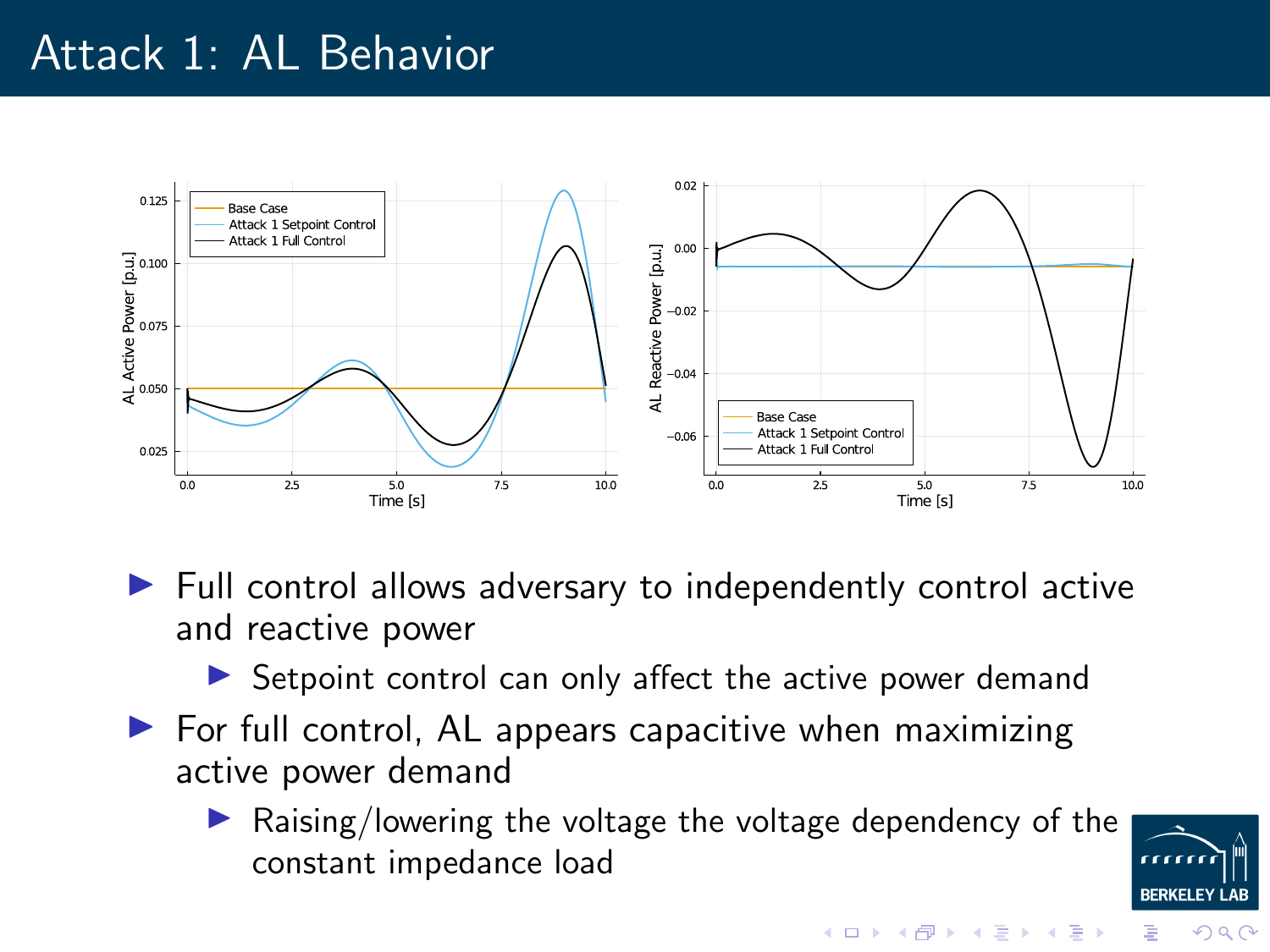#### Attack 2: Gf Behavior



- $\triangleright$  Attack 2 is largely Gf based and is first identified in this work
- $\blacktriangleright$  Response very different for each level of access
	- ▶ Oscillation grows at a much faster rate for case of full control



つへへ

イロト イ押ト イヨト イ

E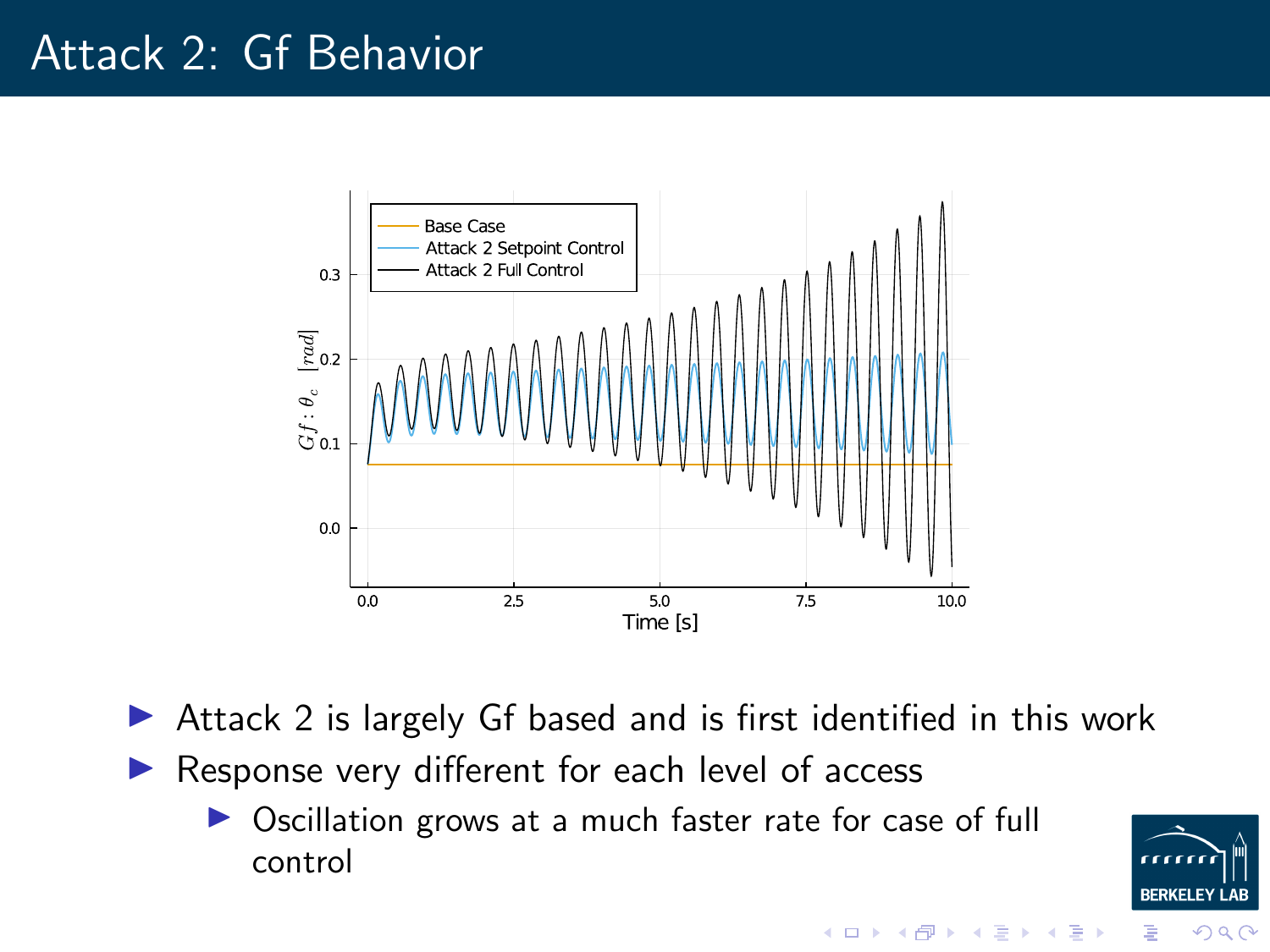#### Attack 2: AL Behavior



- $\triangleright$  Similar to previous attack, setpoint control only controls active power
- $\blacktriangleright$  In the case, full control exerts less control effort to induce instability
	- $\triangleright$  Both active power and reactive power oscillation magnitude  $\approx$ 2-3%



つへへ

イロト イ押ト イミト イミ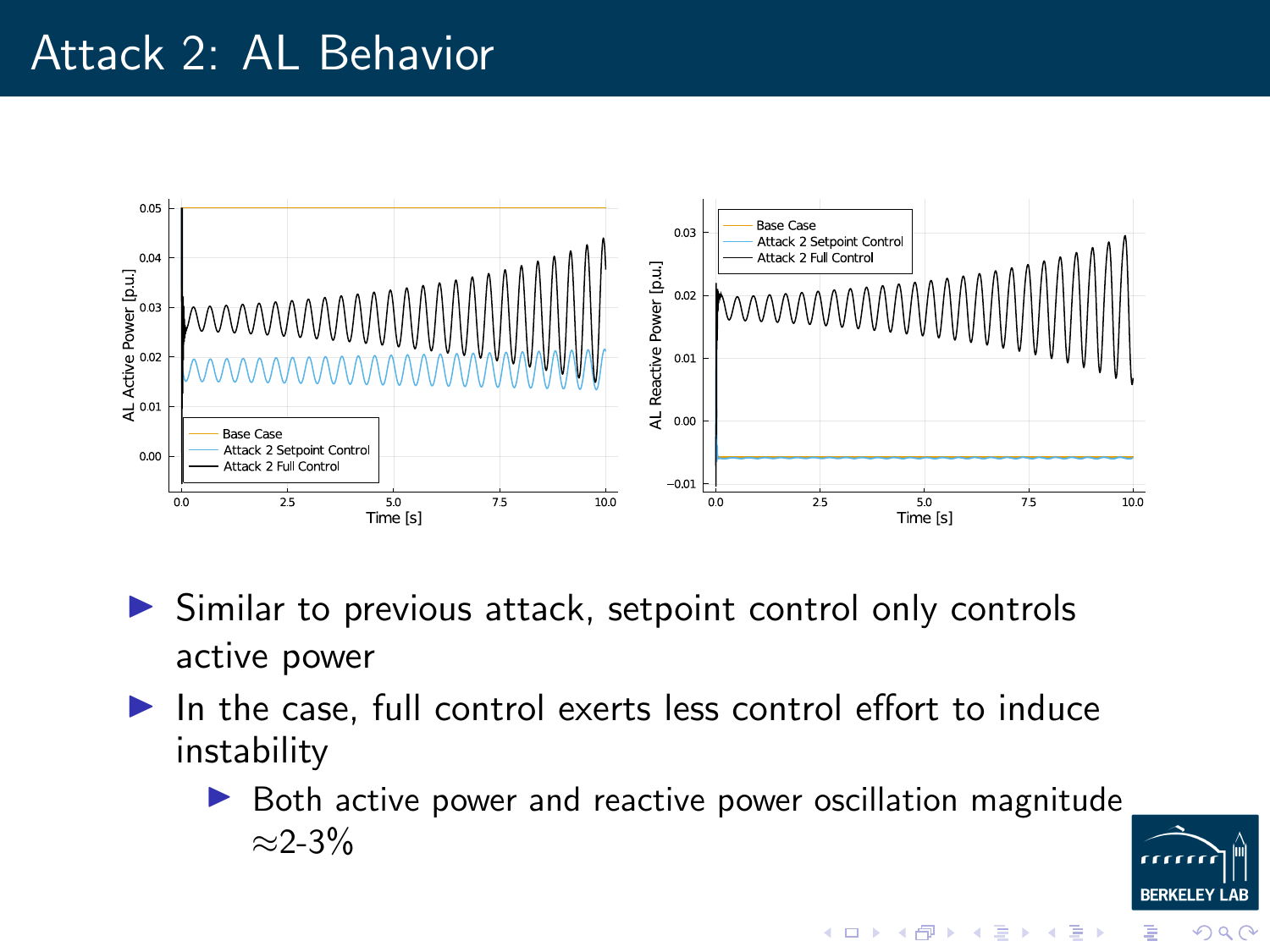### Hardening the System



- $\triangleright$  What if we replace synchronous machine with a grid-forming inverter?
- Initial analysis suggests we increase the stability boundary and harden the system against the particular attack vector considered

 $4\ \Box\ \rightarrow\ 4\ \overline{r}\ \rightarrow\ 4\ \overline{r}\ \rightarrow\ 4\ \overline{r}$ 

つへへ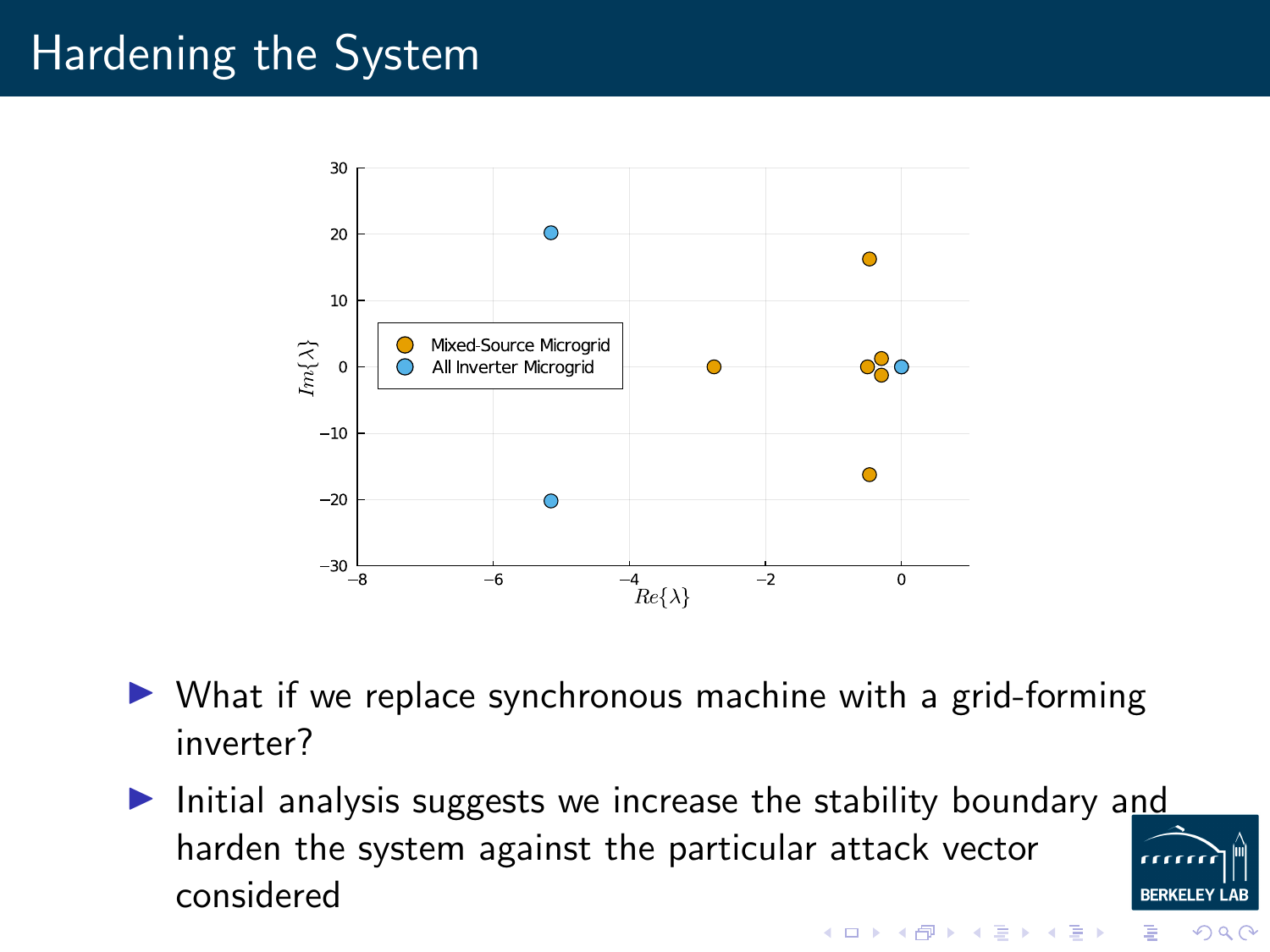- $\triangleright$  Consideration of more sophisticated adversarial attacks, e.g. non-linear controllers characterized by neural networks
- $\blacktriangleright$  Impact of microgrid composition, i.e. continual examination of grid following vs grid forming, different levels of synchronous generation
- $\blacktriangleright$  Examination of adaptive paramertization of controllers to increase stability margin



 $4$  ロ )  $4$  何 )  $4$  ヨ )  $4$  ヨ )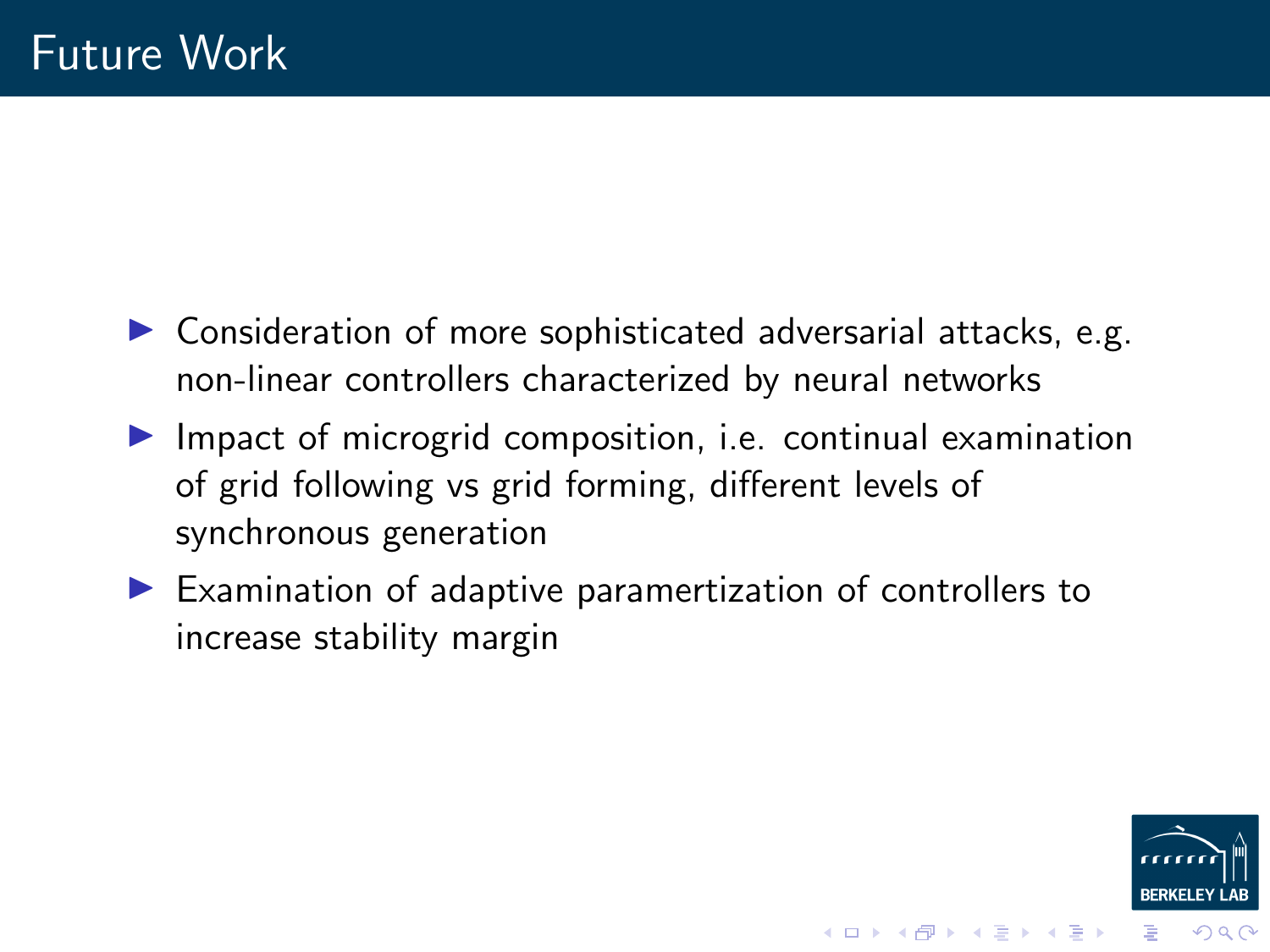Once we have identified a candidate mode to be destabilized with a desired eigenvalue  $\hat{\lambda}$ , we begin by constructing the corresponding Hautus matrix  $S_{\hat{\lambda}}$  given by

$$
\mathbf{S}_{\hat{\lambda}} = [(\hat{\lambda}\mathbf{I} - \mathbf{A}) \quad \mathbf{B}] \tag{3}
$$

where **I** is the identity matrix. We then determine the matrix  $K_{\hat{1}}$ of the form

$$
\boldsymbol{K}_{\hat{\lambda}} = \begin{bmatrix} \boldsymbol{N}_{\hat{\lambda}} \\ \boldsymbol{M}_{\hat{\lambda}} \end{bmatrix}, \tag{4}
$$

イロト イ団ト イミト イミト

whose columns form a basis for nullspace of  $\bm{S}_{\hat{\lambda}}$ .  $\bm{N}_{\hat{\lambda}} \in \mathbb{R}^{n \times m}$  and  $M_{\hat{\lambda}} \in \mathbb{R}^{m \times m}$ .

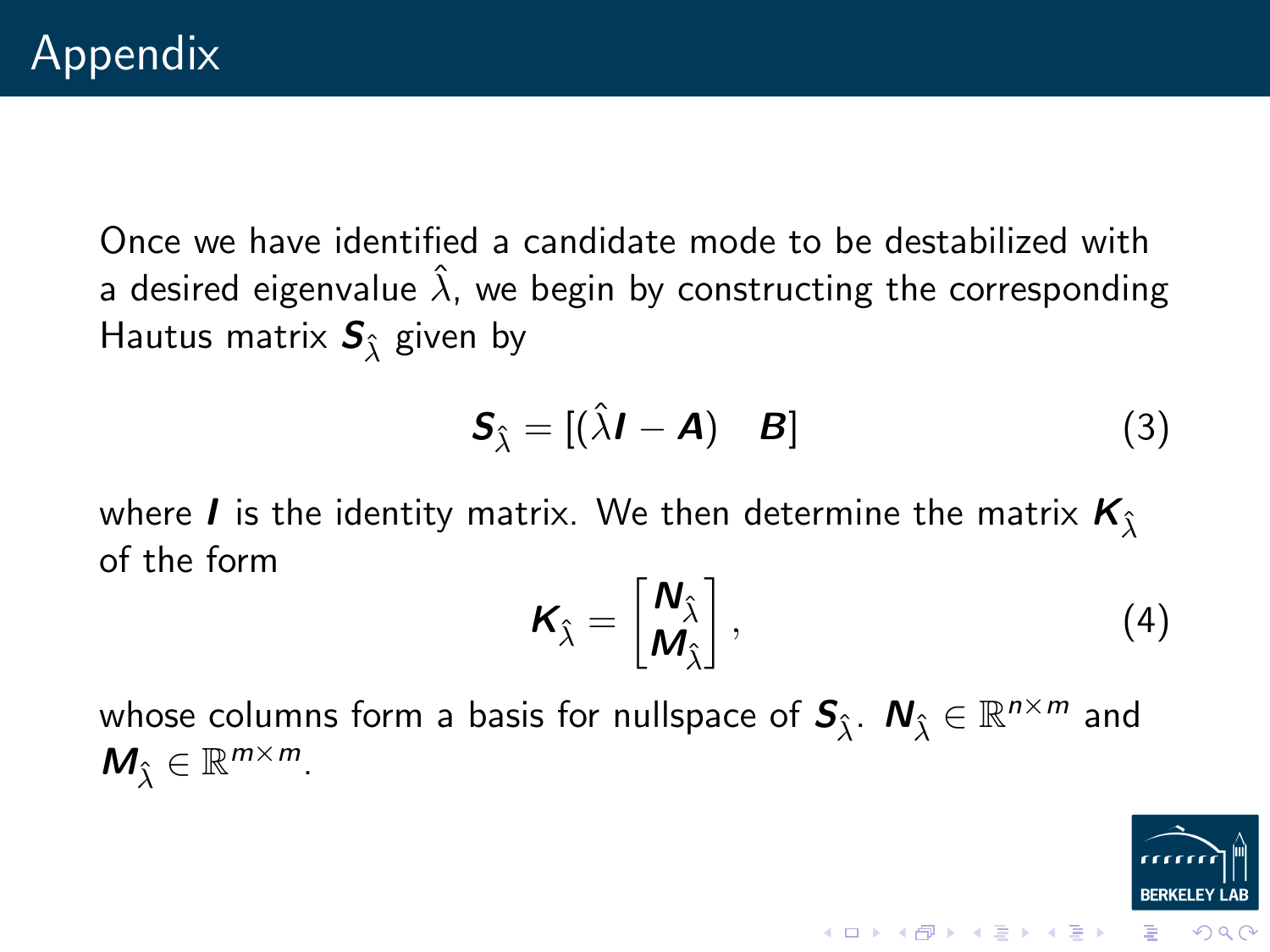The eigenvector  $\hat{v}$ , is then expressed as

$$
\hat{\mathbf{v}} = \mathbf{N}_{\hat{\lambda}} \mathbf{k} \tag{5}
$$

for some  $\pmb k\in\mathbb{R}^{m\times 1}.$  We let  $\pmb N_{\hat\lambda\mathcal T}$  and  $\pmb N_{\hat\lambda\mathcal C}$  denote the rows of  $\pmb N_{\hat\lambda}$ whose indices correspond to the states of the target and control group, respectively. We then seek to determine the optimal design vector  $\bm{k}^\star$  for maximizing the ratio of  $\ell_2$ -norm of the eigenvector entries corresponding to the target states and the  $\ell_2$ -norm of the eigenvector entries corresponding to the control group.

$$
\max_{\mathbf{k}} \quad \frac{\mathbf{k}'[\mathbf{N}_{\hat{\lambda}T}]'\mathbf{N}_{\hat{\lambda}T}\mathbf{k}}{\mathbf{k}'[\mathbf{N}_{\hat{\lambda}C}]'\mathbf{N}_{\hat{\lambda}C}\mathbf{k}}
$$
\ns.t.  $\mathbf{k}'\mathbf{k} = 1$ ,\n  
\n(6)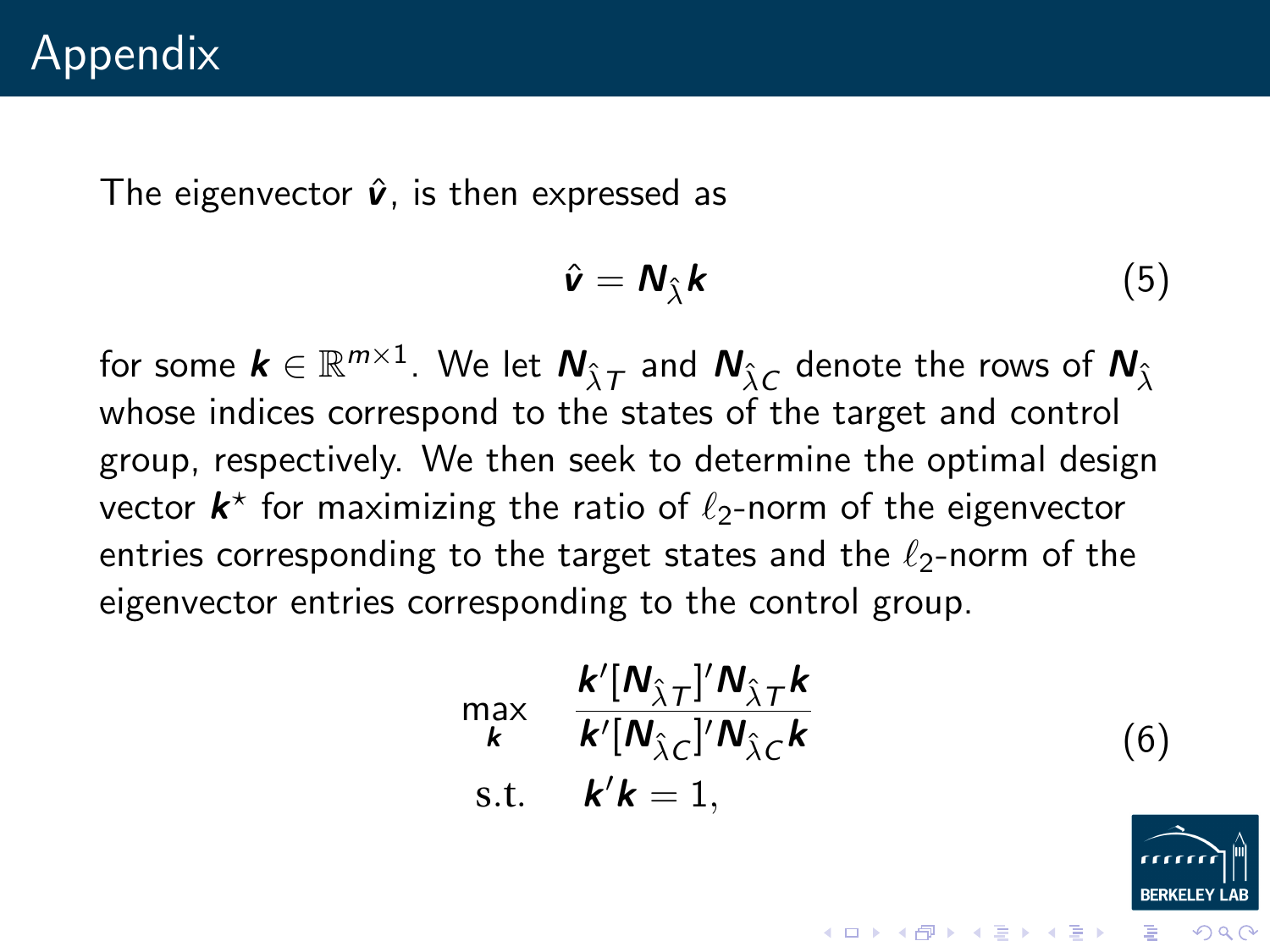Defining the matrices  $G$  and  $H$  as

$$
\mathbf{G} = [\mathbf{N}_{\hat{\lambda}\mathbf{T}}]'\mathbf{N}_{\hat{\lambda}\mathbf{T}} \quad \mathbf{H} = [\mathbf{N}_{\hat{\lambda}\mathbf{C}}]'\mathbf{N}_{\hat{\lambda}\mathbf{C}}, \tag{7}
$$

we rewrite this optimization as

<span id="page-16-0"></span>
$$
\max_{\nu} \frac{\nu' (H^{-1/2})^T G H^{-1/2} \nu}{\nu' \nu}.
$$
 (8)

The optimal design vector  $k^*$  is constructed using the eigenvector  $\nu_{\text{max}}$  corresponding to the largest eigenvalue of [\(8\)](#page-16-0), and is given by

$$
\mathbf{k}^* = \mathbf{H}^{-1/2} \nu_{\text{max}}.\tag{9}
$$

メロトメ 御 トメ 差 トメ 差 ト

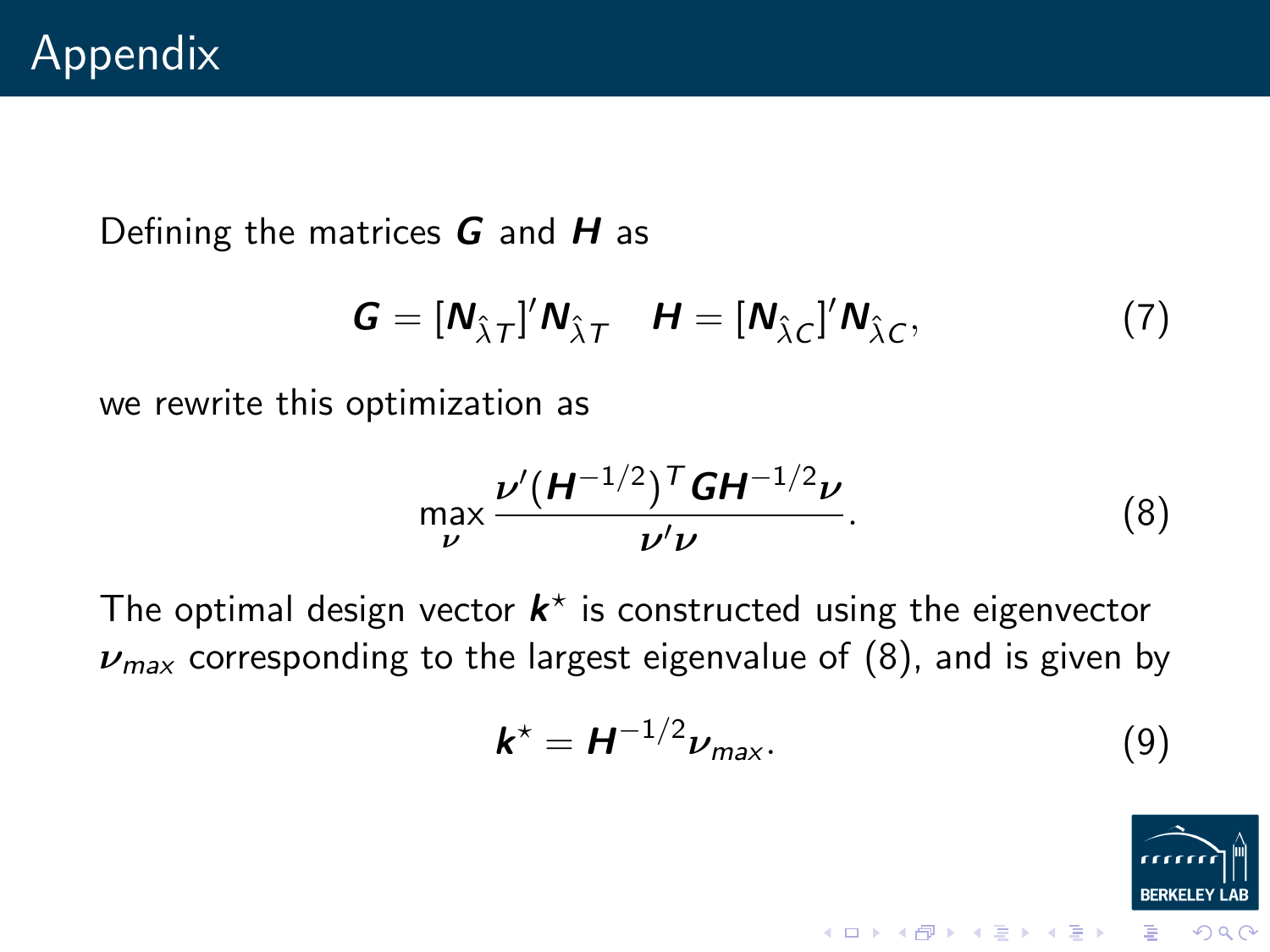We then construct the feedback matrix  $\bf{F}$  follows. Let us define

$$
\hat{\mathbf{w}} = \mathbf{M}_{\hat{\lambda}} \mathbf{k}^{\star}, \ \hat{\mathbf{v}} = \mathbf{N}_{\hat{\lambda}} \mathbf{k}^{\star}, \tag{10}
$$

and construct the real matrices  $W$  and  $V$  of the form

$$
\mathbf{W} = [Re\{\hat{\mathbf{w}}\} \, Im\{\hat{\mathbf{w}}\} \, 0 \, \dots \, 0], \tag{11a}
$$

$$
\mathbf{V} = [Re\{\hat{\mathbf{v}}\} Im\{\hat{\mathbf{v}}\} Re\{\mathbf{v}_3\} Im\{\mathbf{v}_3\} ... \mathbf{v}_{n-1} \mathbf{v}_n],
$$
 (11b)

where  $[v_3, ..., v_{n-1}, v_n]$  are the remaining original eigenvectors from the state-space matrix  $\bm{A}$  given in [\(1\)](#page-5-0). The feedback matrix  $\bm{F}$  is then given by

$$
F = \mathbf{W} \mathbf{V}^{-1}.
$$
 (12)

メロトメ 御 トメ 差 トメ 差 ト